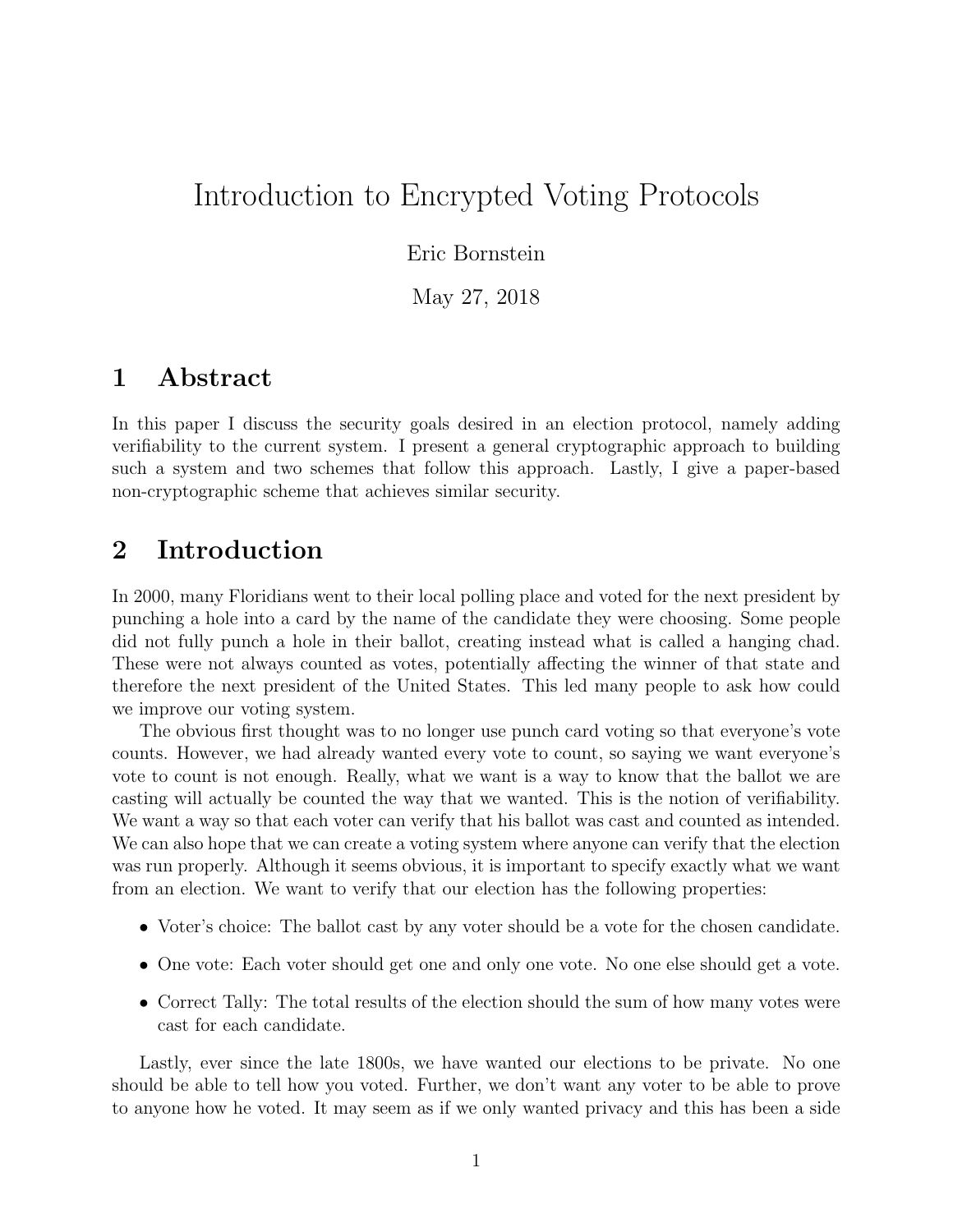effect of privacy, but that is not the case. We do not want any voter to be able to prove to anyone that he voted a certain way because we want to avoid vote coercion. We do not want a third party to threaten voters who do not provide proof of how they voted.

In the rest of this paper, I will describe the general approach that cryptographers have taken to create an election system that satisfies our goals. I will show a scheme by Neff and one by Chaum that nearly follow this general approach. Lastly, I give a paper-based noncryptographic approach to solving the same problem. Before I introduce these protocols, I will discuss some reasons why our elections are hard to make secure to keep these protocols in perspective.

# 3 Inherent Vulnerabilities in Voting

We would like a verifiable voting system that keeps all the properties mentioned above so that it is better than our current system. However, in addition to problems like hanging chads, our current system has multiple flaws. Some of these flaws are fixed, worsened, or unaffected by using cryptographic protocols. Many of the ideas in this section come from [\[12\]](#page-15-0). In reality, these probably deserve more attention in changing our voting system than trying to add verifiability. For each flaw, I will describe how this flaw relates to cryptographic voting.

### 3.1 Absentee Voting and the Secure Platform Problem

For absentee voting, registered voters who will not be able to vote at their local polling place can receive a ballot to mark and send back by mail. This provides an easy method of vote coercion because a third party can see the ballot. Although this is a large vulnerability, it is accepted because it allows more people to vote. Here it is a trade off between ease of voting and ease of attacking the system.

If we implemented cryptographic voting, absentee voting would be even more of a threat. Assuming the system requires a computer, a voter could let a third party run software that would vote. This is the same problem as before, but now a third party can have a much bigger impact. By releasing software, a third party could influence many absentee ballots.

This is an important notion. In voting, we really only need to know that the number of compromised votes is less than the margin of winning. It may be useful to know the true counts of votes, but we just need to be sure we have the correct winner. Even though in this scenario, each ballot is no more compromised than in the current system, it is possible for a third party to have a big enough impact to swing the election.

Having third party software is actually much bigger of a problem than just absentee ballots. Almost all cryptographic protocols rely on each party having a secure platform to perform computations. However, we really do not want voters to be using their own computers because they could have third party software on their computer, knowingly or not. Because of this, we want a protocol where a voter might only need a computer after she has voted. Instead, many systems have voters interact with a DRE (Direct Recording Electronic) voting machine without the use of a personal computer.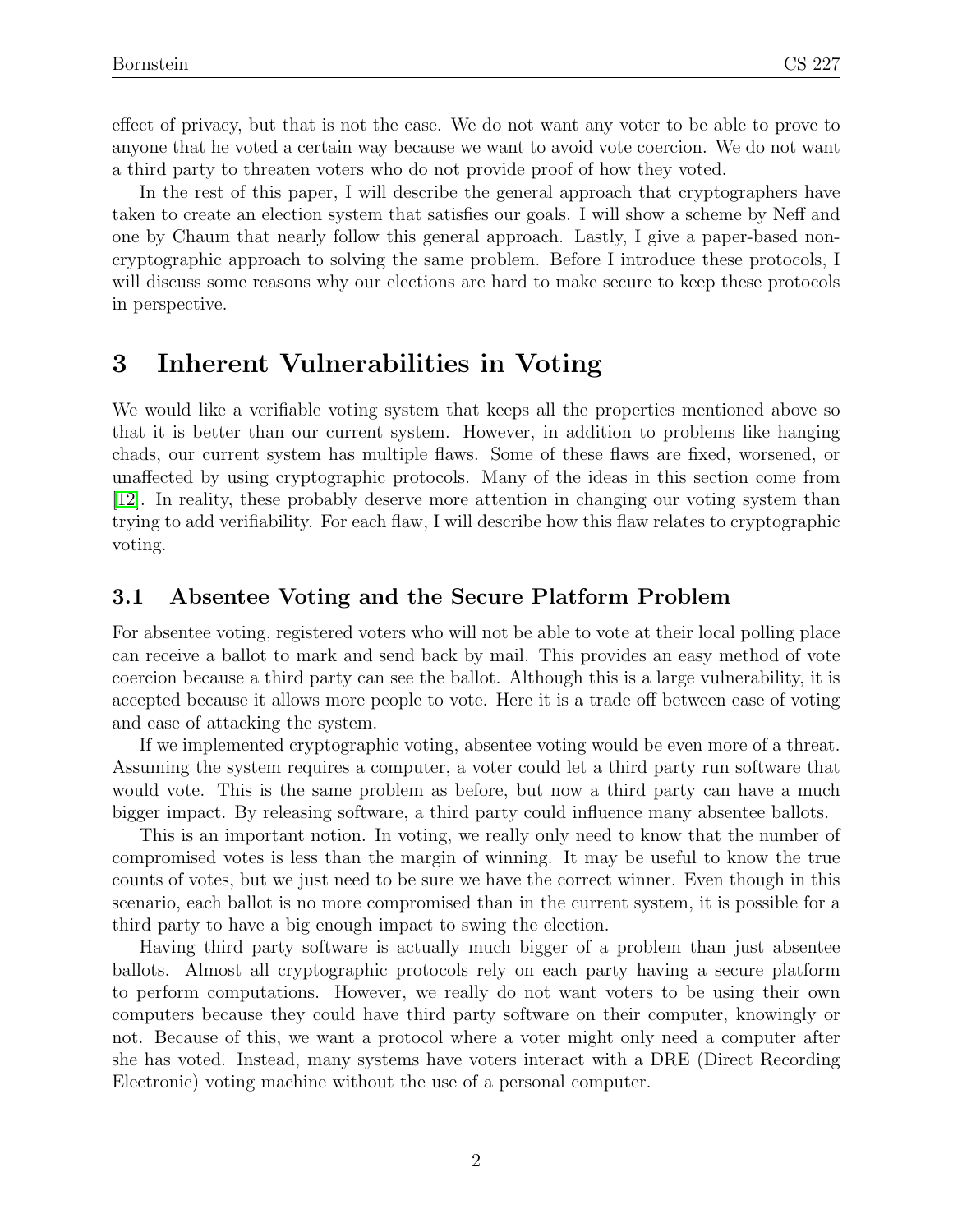Although naively, absentee voting is a big problem, its vulnerabilities can be mitigated. In the elections in the United States, we vote by precinct, so the real reason many people have to vote absentee is because they aren't in their own precinct, so they can't vote there. In cryptographic protocols, the ballots that voters cast are just bit strings, which don't reveal the voters' choices. A registered voter could create a bit string in any precinct and have it sent to be counted in her true district. This may reduce the number of absentee ballots, thereby improving the security of the election even more so than verifiability. However, this is logistically quite difficult. It would require different precincts to be using the same voting system. Further, it would require the DREs to know public keys for each precinct's election and be able to switch between the keys.

### 3.2 Accessibility and Simplicity

In our current system, there are many people who cannot vote by themselves due to physical limitations. This may lead to either accidentally voting for the wrong candidate or needing a third party to assist them in voting. Any scheme, cryptographic or not, should try to accommodate these individuals.

As in the hanging chad case, there may also be voters physically capable of performing a task, but do not realize what they are expected to do. In the hanging chad example, they might not know that a hanging chad wouldn't be counted as a vote. This is an extreme problem with many cryptographic protocols. Security generally comes only if a party follows a protocol, so we would only want a cryptographic protocol if it were easy to use. In this case, we really only require voting to be done easily. It is not as big of a problem if it requires a strong understanding of cryptography to verify that the election was run properly.

# 4 A General Cryptographic Approach

In this section, I will describe a general approach that people have taken in designing encrypted voting protocols. I will describe the entities that are usually involved and the protocol that they follow. I will then discuss possible attacks and the security of the scheme.

### 4.1 Entities

The following are entities that are generally involved in these protocols.

- Trustees: a few agencies are selected as election trustees. These include competing political parties who are unlikely to collude to rig the election. Together, they will compute the results of the election.
- Voters: a set of people who are allowed to vote.
- DRE: the machine with which a voter interacts. These have some way of getting input from a voter. Also, they generally have a printer or some way of outputting information that they cannot change once outputted.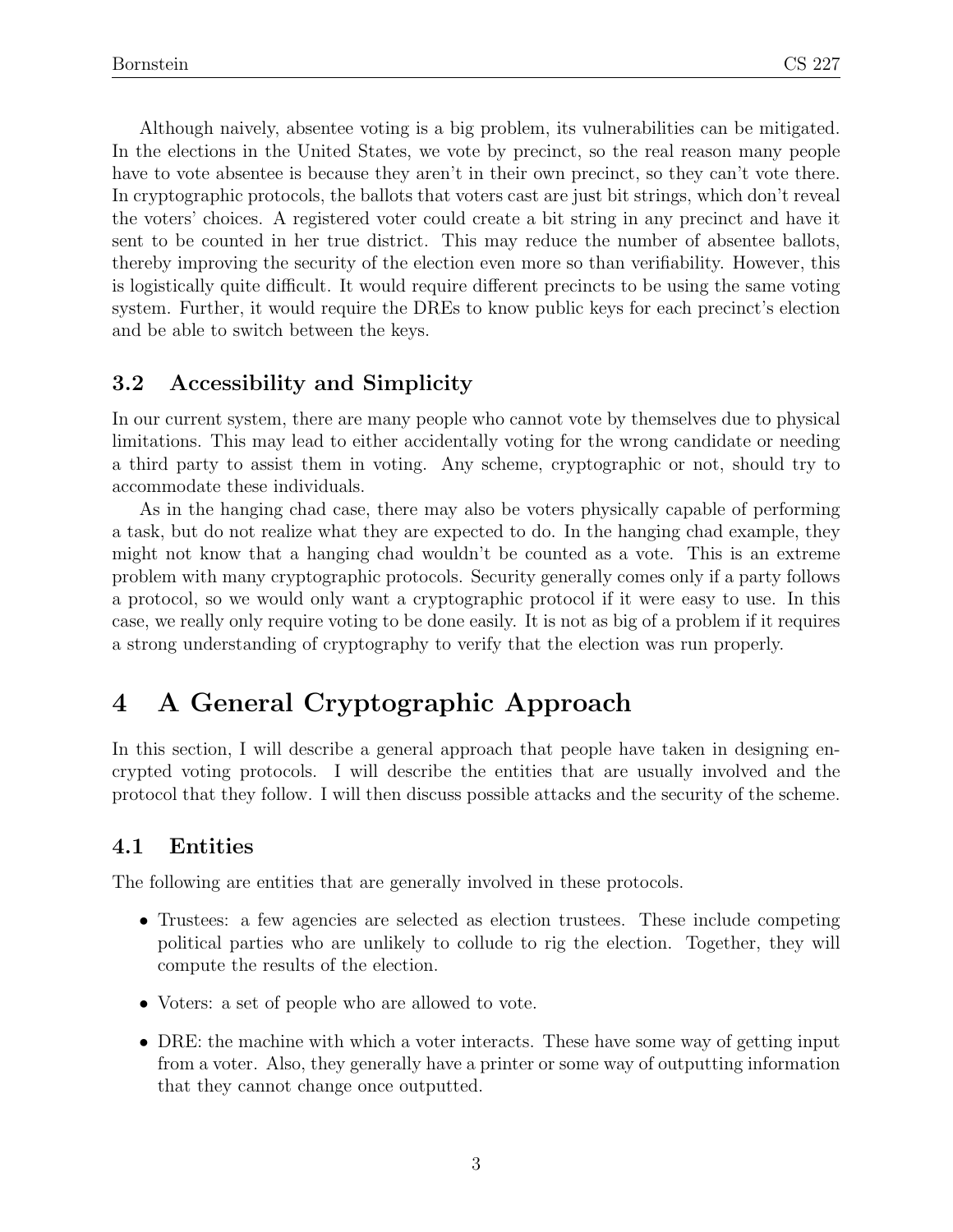- Public Bulletin Board (PBB): a entity that maintains a publicly viewable list of all ballots cast.
- Poll Workers: helpers who facilitate the election and should be notified when there is a problem.

### 4.2 Protocol

In general, a cryptographic voting protocol can be broken down in to four parts: election initialization, voting, ballot tallying, and verification[\[8\]](#page-15-1). There are two general strategies for these voting protocols, either using homomorphic tallying or mix nets[\[3\]](#page-15-2).

In election initialization, the trustees, using a multi-party functional, each generate a share of a secret key or keys. These shares will allow the trustees, in full collaboration or with a certain threshold of the trustees collaborating, to decrypt ballots.

In the voting stage, in a private area, voters will interact with a DRE. Each voter will tell the DRE which candidate he is selecting. The DRE will then encrypt this choice into a ballot using the keys generated in the election initialization phase. The DRE will then perform a zero-knowledge proof to the voter that the ballot reflects the voters choices. Then, the DRE will send the voter's ballot to the PBB. Also, the PBB can record who the voter was and from which DRE he voted. In the homomorphic tallying protocols, the DRE will also create a non-interactive zero-knowledge proof that the ballot is of the proper form. Lastly, the poll workers will keep track of who voted.

The ballot tallying stage is where the two types of protocols differ widely. First, I will cover the homomorphic tallying case. In this case, the ballots had been encrypted using a homomorphic scheme. A tallier, who can be a trustee or not, will look through the ballots and their proofs. For each valid proof, the tallier will combine the ballot with all the previous ballots. The ballots are combined using homomorphic encryption, such that the end result is an encryption of the total counts of the election. Once this is done, the election trustees will perform a multi-party functional to decrypt the results using the key shares from the election initialization.

The mix net schemes are different. Once the voting has ended, each trustee (or any mixer) will take a turn mixing the votes. The first trustee will take all of the ballots  $x_1, \ldots, x_n$  and turn them into  $y_1, \ldots, y_n$  such that there is a permutation  $\sigma$  and where  $y_{\sigma(i)}$  is related to  $x_i$ . There are multiple choices for this relation. One possibility is that  $y_{\sigma(i)}$  and  $x_i$  decrypt to the same value, possibly using different keys. Also,  $y_{\sigma(i)}$  could be the decryption of  $x_i$ . Each trustee will also produce a non-interactive zero-knowledge proof that it mixed the ballots appropriately. After the last trustee performs its mixing, the result will be  $z_1, \ldots, z_n$  which are the votes of each voter in some order. These can then be counted to produce the total counts of the election.

The last step is election verifiability. In this stage, each voter can check if his ballot is correct on the PBB. Anyone can check that the PBB has only one ballot for only the voter who checked in on election day. For the homomorphic case, anyone can check the tallying. For the mix net case, anyone can check the proofs that each trustee mixed the ballots correctly.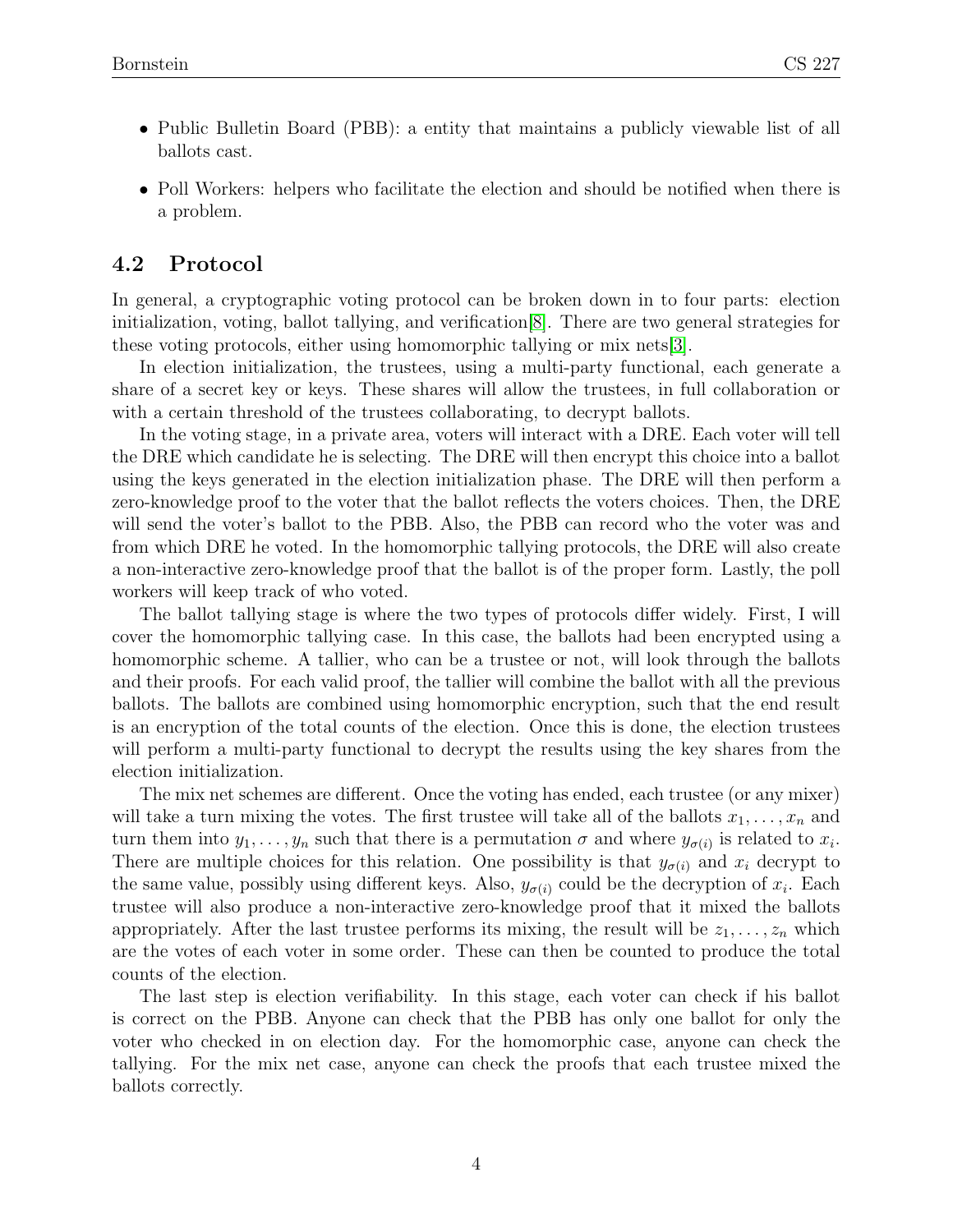There are many cryptographic protocols that have been designed, many following of this form or a similar form. The way they differ is in how they encrypt the votes and how the zero-knowledge proofs are performed. The computational costs of the zero-knowledge proofs are one of the most important factors in picking one protocol over another.

#### 4.3 El Gamal Encryption

El Gamal encryption is one of the most famous encryption and is used in many of the voting protocols, so I will review it here. This is a public key encryption protocol [\[5\]](#page-15-3). We will have Alice be creating the keys so that people can send her encrypted messages.

To generate the keys, Alice will pick a  $g \in \mathbb{Z}_p$  with order q for prime p, q. She will then pick  $s \in_R \mathbb{Z}_q$ . She will release  $g, h = g^s$  as the public keys.

To encrypt a message m, which we can take to be in  $\lt g$  by some representation, Bob can pick  $r \in_R \mathbb{Z}_q$  and compute  $g^r, mh^r$ .

To decrypt a message  $c_1, c_2$ , Alice will compute  $c_2/(c_1^s)$ . This will be  $m h^r/(g^r)^s = m$ , which will allow Alice to read the message.

This scheme is secure if the Diffie Hellman Decisional problem is hard. This would mean that  $g^r, g^s, g^{rs}$  is indistinguishable from  $g^r, g^s, g^t$  for random t.

El Gamal is also a useful homomorphic encryption because  $(g^r, mh^r)(g^{r'}, m'h^{r'}) = g^{r+r'}, mm'h^{r+r'}$ and  $mm'h^{r+r'}/(g^{r+r'})^s$  is  $mm'$ , making this scheme multiplicatively homomorphic. For voting protocols, we only want a tally of how many votes for each candidate, so we want an additive homomorphism. There is a variant of El Gamal encryption called the exponential El Gamal encryption [\[3\]](#page-15-2). The difference is that instead of m, we will use  $g<sup>m</sup>$  where m is the representation of the message in  $\mathbb{Z}_q$ . Now, multiplying encryptions of m, m', will get an encryption of  $m + m'$ . However, decryption is now harder because Alice has to find m from  $g^m$ . This is solving the discrete log problem, which is hard. However, if we know that the messages will be small, Alice can find  $m$  by trying all small possibilities. In many homomorphic voting protocol, if a voter wants to pick a candidate, the DRE will encrypt 1 otherwise 0. This means that the final message to decrypt will be between 0 and the number of voters, which is small enough to do an exhaustive search.

### 4.4 Security of the General Approach

I will present guarantees of security in cases where entities follow the protocol and will present some attacks if the parties do not. Some of the sections include what happens if a party not in the heading also colludes.

#### <span id="page-4-0"></span>4.4.1 Security when DRE, PBB, and Trustees Follow the Protocol

If all parties follow the protocol, it is clear that each voter will get only one vote, that each ballot will represent the chosen candidate, and that the results will be the correct total. Now, I want to show that a third party cannot coerce a voter. The DRE only gives the voter a zero-knowledge proof of how he voted.

There are zero-knowledge proof systems where it is possible to simulate even a false statement. Using this, the voter could have simulated the proof that the DRE gave. Because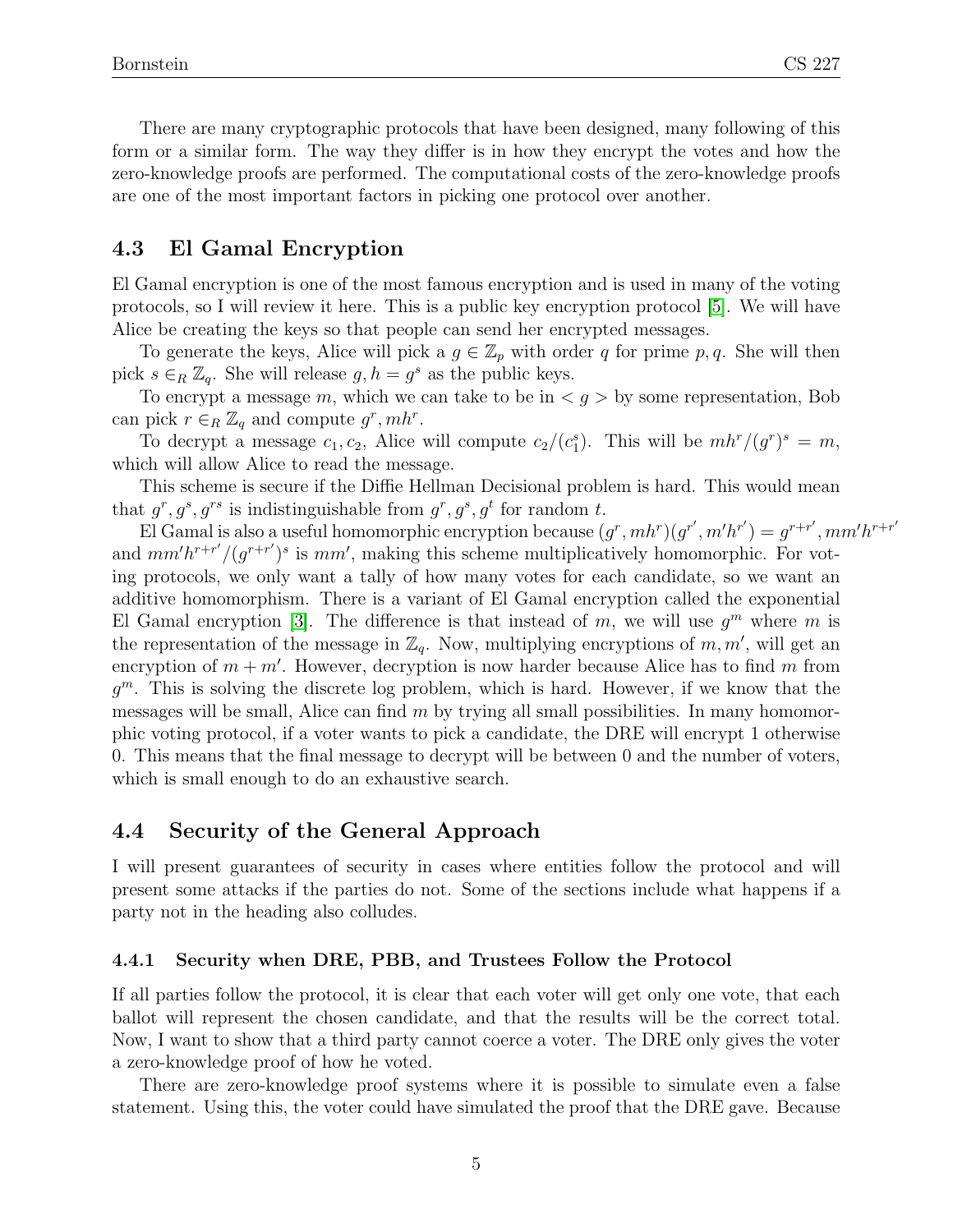the voter does not get a computer, it could be worthwhile to have the DRE give the voter a simulated proof that she voted each possible way. However, if the DRE is colluding, it could embed information into the proof, so seeing the proofs that the DRE created might be enough for a third party to know how one voted. Specifically, a third party can require a voter to provide a proof that she voted one way. In this proof, a DRE can hide information about who the voter picked such that the voter can simulate a proof, but not know if it has this needed hidden information.

This attack can be done on any system with a prototypical zero-knowledge proof. By prototypical, I mean a proof system that relies on the prover picking some randomness. This can be solved with tools such as unique zero-knowledge proofs, where the prover doesn't have any choices [\[9\]](#page-15-4). This is called a fair zero-knowledge proof, where the verifier is certain that any third will not learn anything from the proof transcript that it could have already learned.

The voter has no other information. The third party could check the ballot, but this is an encryption, so the third party cannot know who the voter picked. Lastly, after homomorphic tallying, the third party will only see the aggregated results. The third party can learn information from this, but we are okay having everyone learn the results.

If instead, there was a mix net, the third party cannot know which of the mixed ballots belongs to any voter. I need to be more specific on the election to make sure this secure. This will be secure if there are not very many possibilities for filling out a ballot. This assumption is the Short Ballot Assumption [\[13\]](#page-16-0). For example, if there are only two choices for candidates, a third party will not be able to know how any specific person voted. However, if the ballot had several offices, it is likely that there will be combinations of choices that no one will make. A third party could coerce someone to vote that way and will then know whether the voter listened. This coercion is even easier if there are write ins and multiple questions because it is very easy to write in a name that no one else will. It is important to note that this problem would exist in our current system, but in our current system, most third parties don't get to see any of the ballots.

#### 4.4.2 Security when a Threshold of Trustees Collude

Most systems have the threshold be all the trustees. This would include competing political parties who are quite unlikely to collude.

But, If a threshold of trustees do collude, they cannot rig the election. This is because everything they do requires a non-interactive proof. This is still true no matter what entities are colluding with the trustees. However, with unbounded computation, they could potentially prove something false, letting them rig the election. But, they can learn how everyone voted. This seems like something unavoidable, but Neff showed a scheme where this is not the case [\[10\]](#page-15-5).

In his scheme, each registered voter has a private key. Also, the voters are anonymous, so no one sees them voting. Before voting, the voter performs a mix net on a set of public keys. Specifically, a public key is of the form  $g^i, g^{is}$  for secret key s and any i. She then removes the public key related to her private key from the list and votes. Because the voter mixes the public keys, no one can know who is related to which key. Because the voters are doing this anonymously, no one can tell who is voting.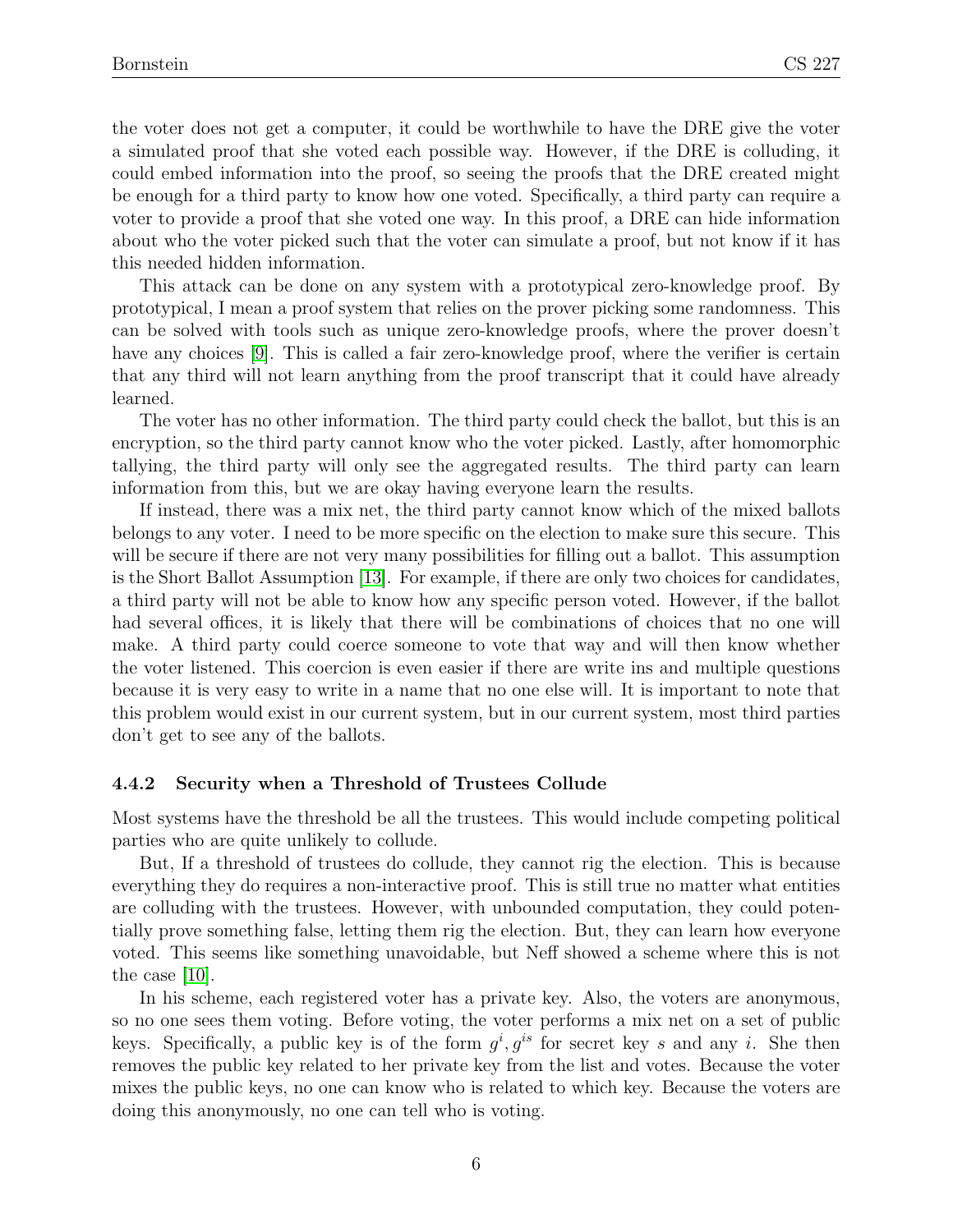This construction does not seem to apply well to an election because it requires voters to have a private key and understand this system. Further, a third party could buy the private keys from the voters.

#### 4.4.3 Security when some Trustees Collude

This will be no worse than when a threshold collude. Thus, they cannot rig the election. They also cannot read the ballots at the beginning because they can only be decrypted with a threshold of trustees. In the homomorphic case, they only learn the final result. In the mix net case, there is some trustee who performs the mix properly, so the trustees cannot learn which ballots are the same as the originals.

However, if enough trustees collude so that there is not enough honest trustees to reach the threshold, they can stop the results from being decrypted. This is bad, but is required given that if not, a smaller number of trustees than the threshold is able to decrypt. What we can hope for is that we could tell which trustees where breaking protocol. To do the mixes, the trustees have to provide proof that they mixed, so a trustee cannot fake this. Thus, the only chance they have of sabotaging the results without getting caught is in the decryption step. We can require them to release a hash of their key share at the beginning, and have all trustees prove that they can use their key share that has that hash to decrypt. Then, when it comes time to decrypt for real, each trustee must give a proof they are using a key share that has that hash. They cannot fake this unless they can find a collision in the hash. Thus, by using a collision resistant hash function, we can know which trustees are breaking the protocol.

#### 4.4.4 Security when the PBB Break Protocol

Depending on the design of the PBB, there can be many attacks. It could add, change or delete ballots. Deleting or posting wrong ballots can be caught by the voters. If the PBB changes a ballot after posting it, this can be caught be verifiers. To stop it from adding ballots, we could require each ballot to be signed by a DRE. Now, the PBB would need to collude with a DRE. To stop this, we could keep track of who voted and cross check the names on the PBB with the names of voters. Thus, to cheat, they would need a poll worker to say someone voted who didn't. This trio of collusion can't be stopped, but this is basically equivalent to a poll worker committing identity fraud and voting under the other person's name.

Although these actions are caught, they would ruin the election. To mitigate this, we can have multiple PBBs. The main mitigation factor is a paper-based audit trail (paper ballots) that can be counted if a PBB or other party ruins the election.

A PBB could try to trick people by showing a different set of ballots to different people. Then, a voter might see her ballot, but the trustees wouldn't. This would be very dangerous because it wouldn't be caught. The design of the PBB can remove this risk. If all the trustees use a distributed system of data storage (such as in [\[2\]](#page-15-6)), this risk can be removed. Doing this, one would need a threshold of the trustees to collude to have vulnerabilities.

Blockchains also are a natural candidate for the PBB. This way it would be difficult for the PBB to show people different sets of ballots except for showing people a subsequence of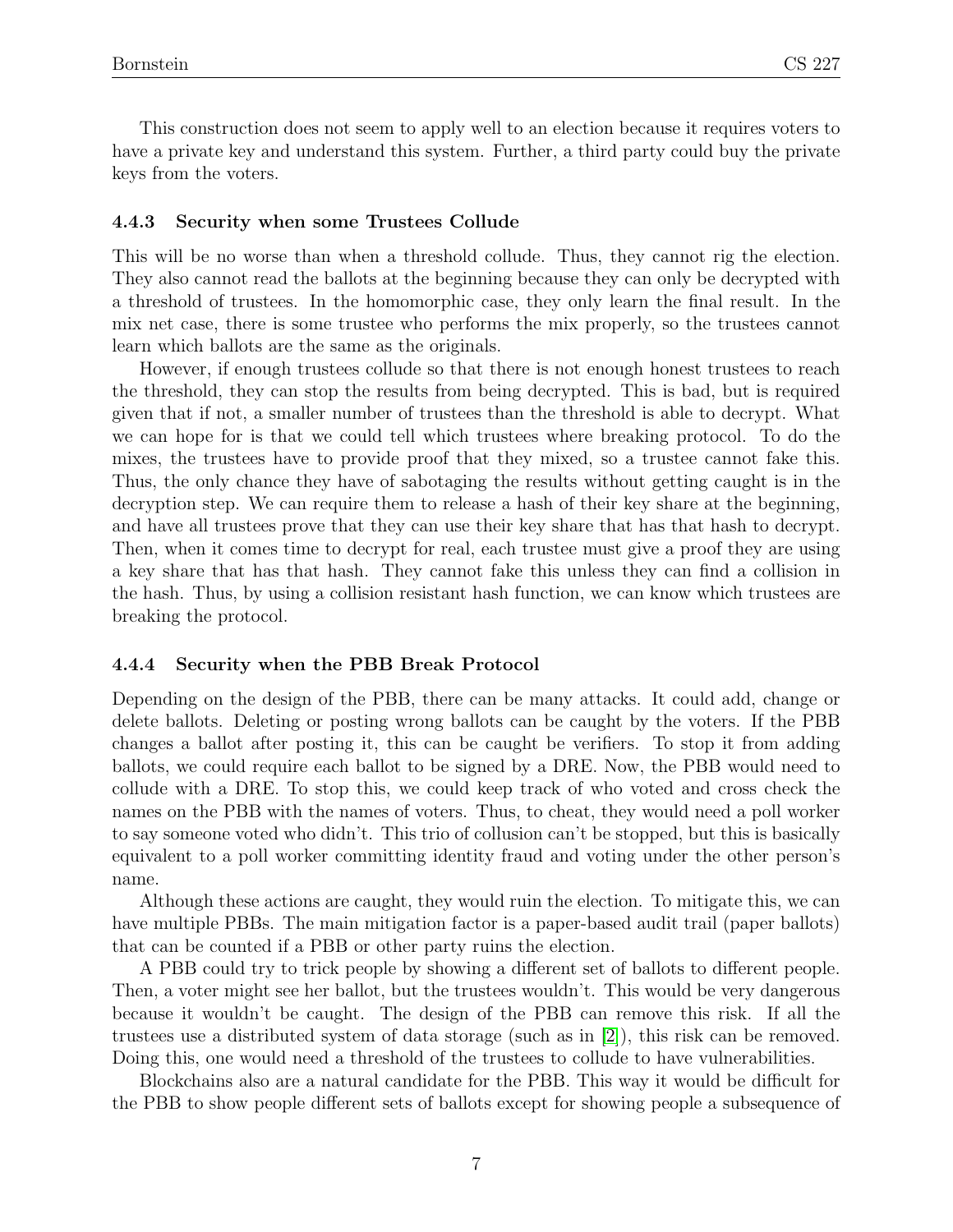the blockchain. This use of blockchains differs in important ways from that of Bitcoin. In Bitcoin, users trust the longest blockchain whereas here, we use the chain from the PBB. Firstly, we do not want parties being able to rig the election just because they have a lot of computing power. Secondly, we are using the blockchain solely to be more sure that the PBB is not trying to show different people different ballot lists.

#### 4.4.5 Security when the Poll Workers Break Protocol

Poll workers have two real jobs, marking who votes and seeing if machines are broken. If they say someone voted who didn't, this could be noticed by the person who didn't vote by looking at the PBB. However, this type of person likely will not look at the PBB. This could also be noticed by an outside group trying to check the election is run correctly. If this voter ended up coming to vote after the worker said she already did, the voter would know. We could also allow the voter to change her ballot. If the poll worker says someone didn't vote who actually did, this voter can check the PBB for his ballot. We can make the PBB note which people are counted as having voted. Then, the voter will notice.

The poll workers role with a broken machine does not affect the election too much. Because this would be catching a cheating machine, there would need to be rules to do in this case. This is related to what should happen if entities break the protocol. The important thing is that a voter will have noticed, so it will be known that there was a cheating machine.

#### 4.4.6 Security when the DRE Breaks Protocol

The DRE cannot prove something false to a voter. If it tries, the voter should notice and show a poll worker. If the DRE does not send the correct ballot to the PBB, this will be caught. If it sends any extra ballot, this will be caught in the same way as if the PBB created it. So, the DRE cannot rig the election.

However, a voter may not be able to tell if the DRE actually cheated. This is because most systems use mathematical operations that a human could not do. To check if the DRE cheated, there could be third party groups helping check the proofs that the DRE gave. This will allow a voter to know if the DRE cheated, but the third party will not be able to tell how the voter voted because the zero-knowledge proof could have been simulated. Given that voters will almost certainly not simulate their own zero-knowledge proof, especially without a computer, it would be worthwhile for the DRE to simulate proofs that the voter chose all other candidates.

The real risk of a DRE being hacked is in the creation of a real ballot. A DRE can insert a random subliminal channel into the ballot, meaning that it hides information in the encryption of the vote [\[8\]](#page-15-1). For example, a DRE could keep trying randomness until the encryption ends with the voter's choice. This would reveal the voter's choice, making this not private.

Karloff, Sastry, and Wagner have some suggestions for fixing this problem[\[8\]](#page-15-1). One suggestion is giving the DRE a tape of randomness to use for each ballot. Each voter would also receive a hash of this randomness at the start. The DRE would then use a zero-knowledge proof that it used this randomness. This runs into the same problem as in section [4.4.1](#page-4-0) and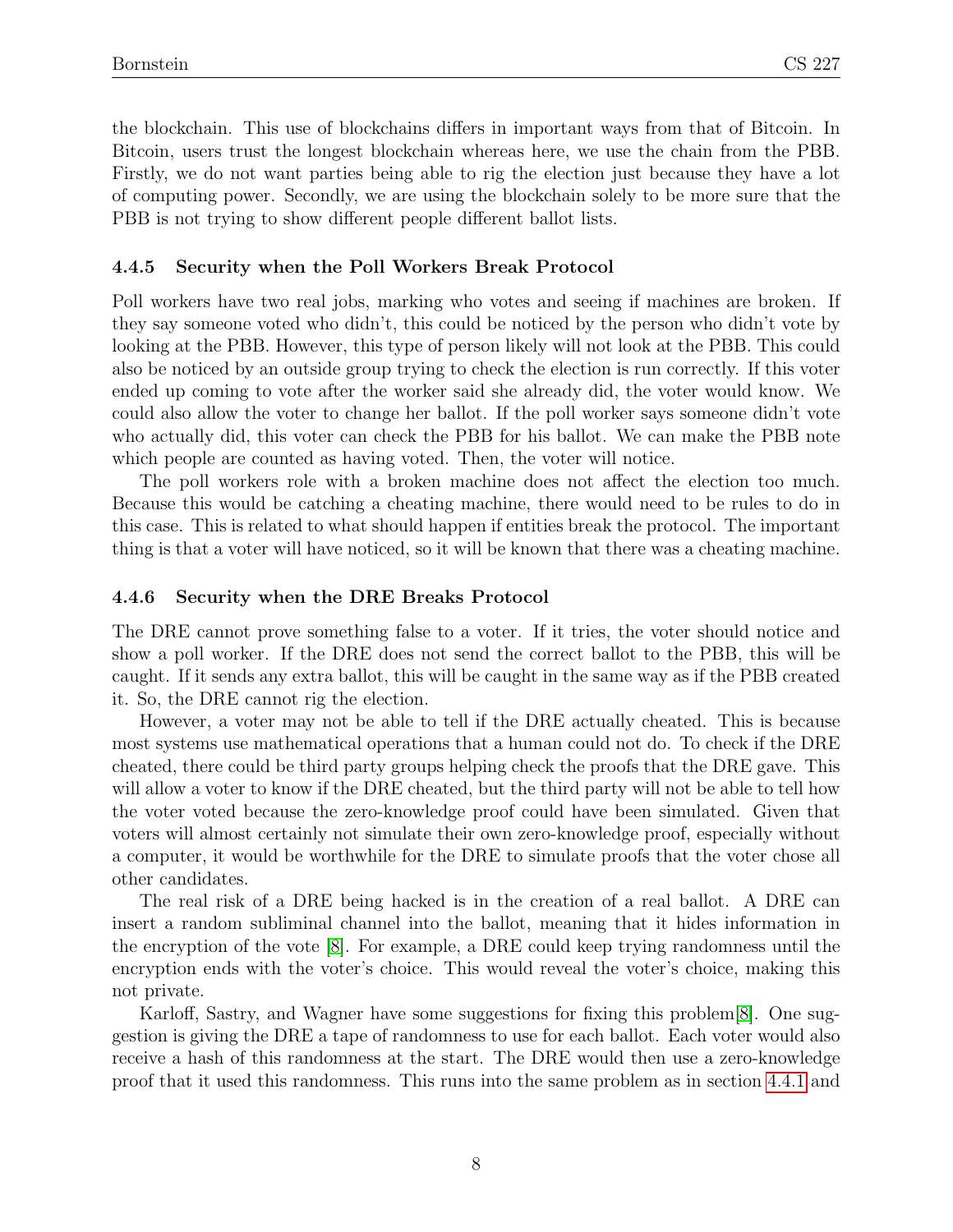can be fixed accordingly. Another suggestion they have is finding voting protocols that do not rely on randomness, but they point out that more research needs to be done.

## 5 Neff's Voting Scheme

As I said earlier, most schemes follow similar lines, but diverge in the zero-knowledge proofs. Here I will present a mix net proposed by Neff, which lends itself to a voting scheme [\[11\]](#page-15-7).

#### 5.1 Neff 's Mix Net

For lists  $(X_1, Y_1), \ldots, (X_k, Y_k)$  and  $(\overline{X}_1, \overline{Y}_1), \ldots, (\overline{X}_k, \overline{Y}_k)$  where each is an element of  $\langle g \rangle$ as of above, Neff showed a way to prove that there were  $(\beta_1, \ldots, \beta_k)$  in  $\mathbb{Z}_q$  where q is the prime order of g and a permutation  $\pi$  for which

$$
(\overline{X}_i, \overline{Y}_i) = (g^{\beta_i} X_{\pi(i)}, h^{\beta_i} Y_{\pi(i)})
$$

without revealing any information about  $\beta$  or  $\pi$ .

The system has seven rounds and is a public coin protocol. This means that the verifier picks randomness and sends it publicly to the verifier. Using the Fiat-Shamir heuristic, this can be turned into a non-interactive proof [\[6\]](#page-15-8). Allowing restarts to the proof, Neff's system is complete. A proof can be forged by an exponential-time adversary with less than  $(2k+3)/q$  probability. This is computationally zero-knowledge if the Decisional Diffie-Hellman problem is hard. Lastly, this takes linear time to prove and verify. Specifically, the number of exponentiations is  $8k + 4$  and  $12k + 4$  for proving and verifying.

If  $X_i, Y_i$  is a El Gamal encryption pair, now  $X_{\pi(i)}, Y_{\pi(i)}$  is an El Gamal encryption for the same message.

This is not yet a mix net. To make it a mix net, a mixer will receive El Gamal encryptions  $(X_1, Y_1), \ldots (X_k, Y_k)$  and will pick  $\beta_1, \ldots, \beta_k$  and  $\pi$  randomly. Then, the mixer will compute  $(\overline{X}_1, \overline{Y}_1), \ldots, (\overline{X}_k, \overline{Y}_k)$  and will then create a non-interactive proof of knowledge that this is correct.

#### 5.2 Voting Scheme

Karloff, Sastry, and Wagner give a voting scheme designed by Neff using his mix net [\[8\]](#page-15-1). I will explain the main ideas of the voting step of the protocol.

The DRE will create a ballot with n rows for n candidates. In each row, there will be l pairs of El Gamal encryptions of 0 or 1. For the row corresponding to the chosen candidate, all pairs will be encryptions of the same bit. For all other rows, the encryptions in each pair should be of different bits.

The interaction between the voter and the DRE proceeds as follows. The voter will tell the DRE his candidate. The DRE will create a ballot of the form above. The DRE will then tell the voter what bits are encrypted for the row corresponding to the chosen candidate. The voter will then pick an encryption from each pair for the row corresponding to the chosen candidate. The DRE will reveal the randomness used to make those encryptions. I will call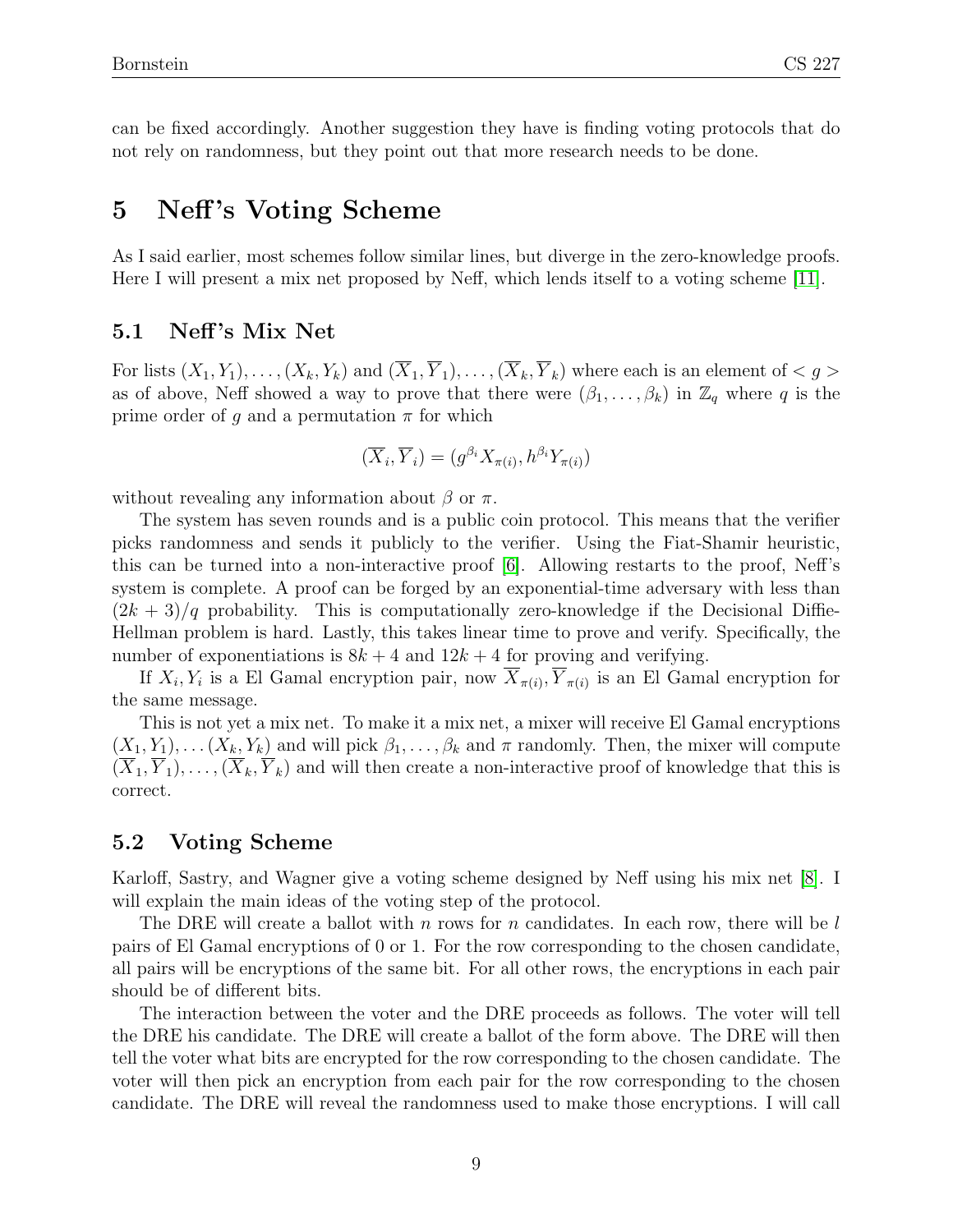this opening the encryption. The DRE will open one encryption from each pair in the whole ballot and post it the ballot with the openings on the PBB.

Karloff, Sastry, and Wagner do not give the way the mix net is used, but I will present a way it could be used. After all votes have been cast, there can be a mix net for all the El Gamal encryptions in row i where the paired encryption was opened and was  $b$ . After mixing the encryptions, the trustees can open the encryptions and each b will be  $1/l$  of a vote for candidate i and each b will not be a vote for the candidate.

### 5.3 Usability Features

Neff added in another piece to the voting process to make it easier for people to vote. Before the DRE sends the unopened ballot, it sends a hash of the ballot. Then it asks the voter if he wants to see proof that the ballot reflects what he wants. The point of this is that some voters will not understand this concept, so they won't want to see a proof. Because the DRE already had to commit to a ballot because it sent a hash, it will not be able to create a fake ballot. This way, because some people will want to check their ballots, the people who don't will also have security.

### 5.4 Difference from General Approach

This differs slightly from the general approach that I outlined. Specifically, the DRE did not perform a zero-knowledge proof to the voter. This technique was not a mistake because this method is similar to a zero-knowledge proof in the important ways. Notice, it is not a zero-knowledge proof in the sense that the voter would not have been able to determine which bits had been encrypted. The ways that it is similar is that the DRE proves to the voter that the ballot is a ballot for the voter's chosen candidate. Further, if the voter chooses which encryptions to open randomly, he will not be able to convince anyone who he voted for. This is because the other encryption in each pair could be the opposite bit of what the voter claims.

### 5.5 Buying Votes in Neff 's Scheme

This difference between Neff's scheme and my general approach makes it much easier to prove that the ballot is correct in Neff's scheme. It solves the problem of having a zero-knowledge proof, but not the problem of subliminal channels. Also, it introduces a vulnerability. One vulnerability that I found in Neff's scheme, not mentioned by Karloff, Sastry, and Wagner, is a way for a third party to buy from the voter a proof that they voted a certain way. I explained why this was secure for an honest-voter. However, the voter need not use his own randomness. A third party could give a voter certain rules for picking which encryptions to open. Then, if the voter follows this rule, then the voter will be acting as a middle man while the DRE performs a proof for the third party. This will easily allow third parties to coerce voters.

Karloff, Sastry, and Wagner are not clear about which of the pairs in the other rows the DRE will open. For example, say the DRE just opens the same encryptions for each row, meaning if the voter picked to open the left encryption for row  $i$ , than all the left encryptions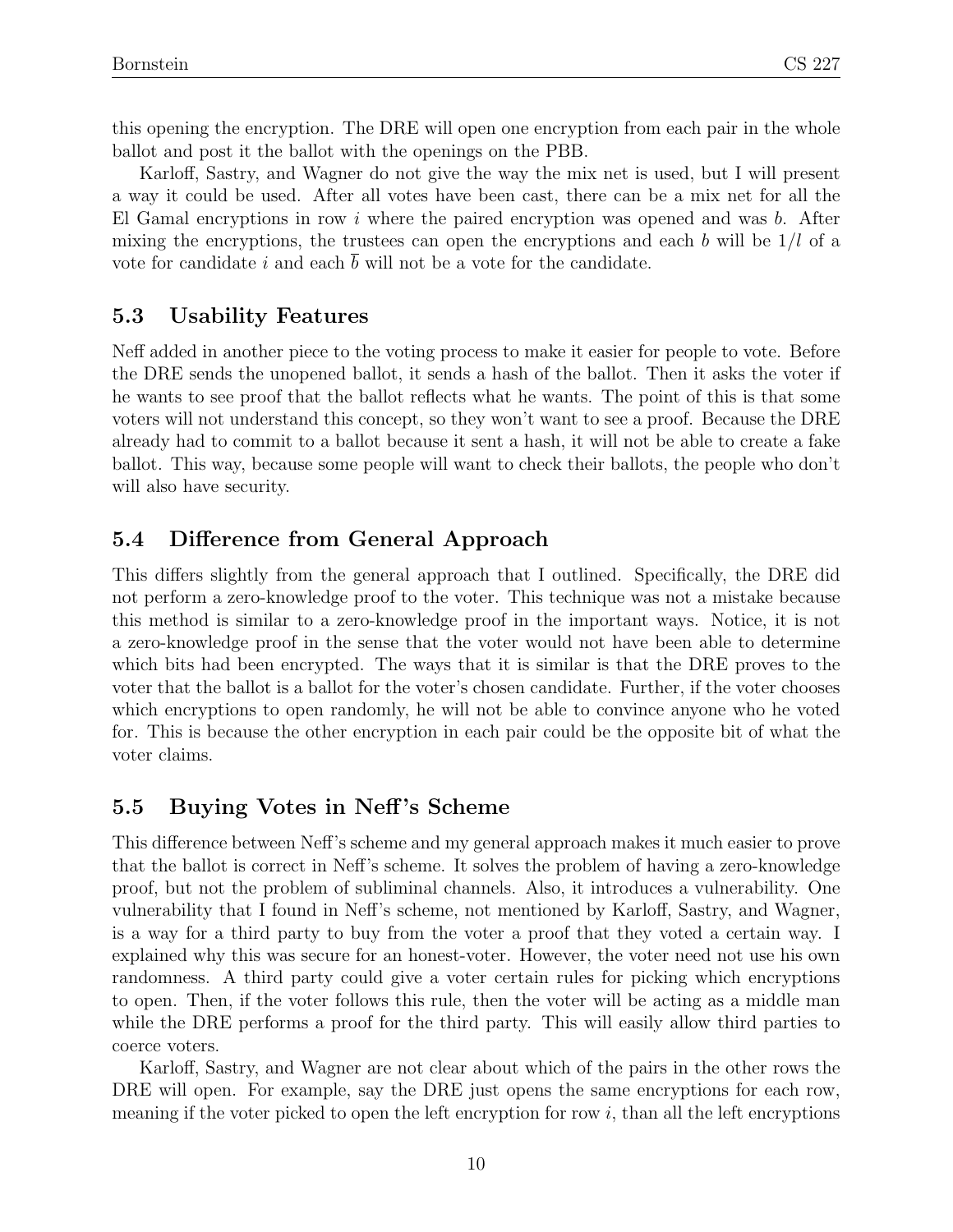will be opened. A voter could pick the right encryption when the bit is 1 and the left when it is 0. The row corresponding to the voter's choice will likely (depending on  $l$ ) be the only one where all the pairs satisfy this, showing a third party who the voter picked. Also, a voter would only need to interact with a third party after he already voted to prove how he voted.

This is a big flaw in the Neff system, but this type of attack can affect most interactive proof protocols that are not zero-knowledge. A classic non-zero-knowledge interactive proof where the verifier sends public coins can be turned into a non-interactive proof if the verifier uses a hash of the prover's message by the Fiat-Shamir heuristic [\[6\]](#page-15-8). This is very dangerous for voting because the verifier/voter would only need to interact with a third party after voting to show how he voted. I call this attack the Derandomization Attack because the voter is no longer using his own randomness as is expected in the protocol.

#### 5.5.1 Protecting against the Derandomization Attack

It is pretty simple to fix this problem. We can do this by effectively making the voter choose his randomness at the beginning. Specifically, the voter will send a commitment of his randomness to the DRE at the beginning. Then, when the DRE expects randomness in the protocol, the voter will open the commitments.

This seems like it would be a problem for a voting scheme because we don't want the voter to have any computer. However, we don't need to use a cryptographic commitment scheme. Instead, we can use a physical commitment scheme because the voter is only interacting with a machine.

This method would make a series of parallel zero-knowledge proofs also be zero-knowledge.

For the Neff protocol, this would let a third party at most choose which encryptions to open in the ballot. This is not enough to know how the voter voted. This would make the scheme secure assuming the DRE was following the protocol. If the DRE knew what choices the voter was going to make by colluding with the third party, the DRE could cheat in making the ballot to pick a candidate not chosen by the voter. However, the DRE gets no information about the voter besides his candidate until the randomness is revealed. So, the DRE cannot know if the voter is being coerced by the third party. Thus, the DRE cannot cheat in this way without risking an honest voter knowing that it cheated. Further, if a voter had a way of checking the encryptions real-time, he could check real-time if the DRE cheated. Assuming the DRE's output was printed and is connected to the DRE, a voter could show this to a poll worker to prove the DRE cheated. Also, if the voter could do this without sharing who he was trying to vote for by just showing the specific encryption that the DRE cheated on.

# 6 Chaum's Visual Cryptography Scheme

Now I will present another voting scheme. Chaum suggests a voting scheme that is based on visual cryptography so that it is easier for voters to follow the protocol [\[4\]](#page-15-9).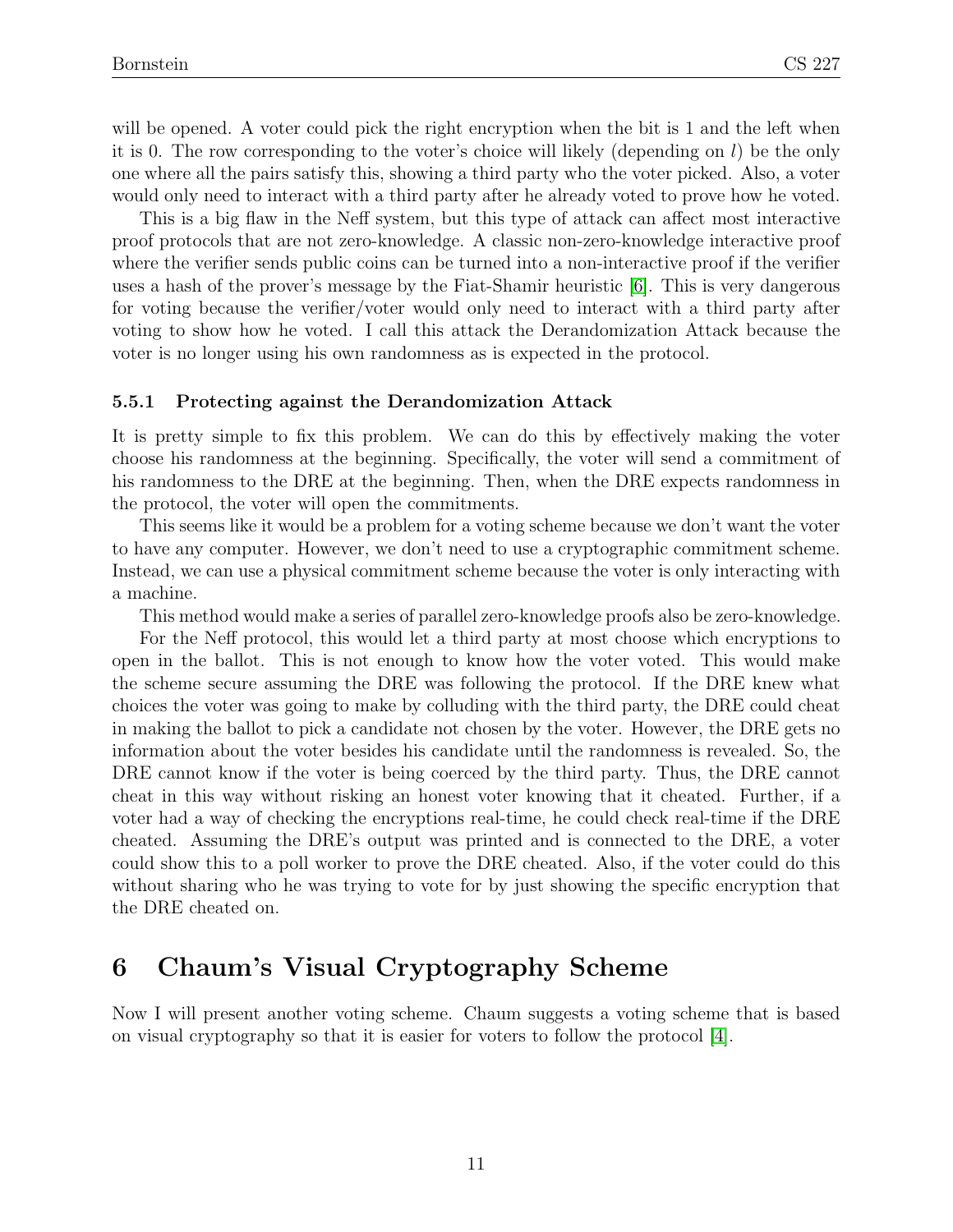| <b>Encoding for Transparency</b>                                                                                                                                  |  |                                                     |
|-------------------------------------------------------------------------------------------------------------------------------------------------------------------|--|-----------------------------------------------------|
| <b>Encoding for Overlay</b>                                                                                                                                       |  | $\hat{0}$ : $\blacksquare$ or $\blacksquare$        |
|                                                                                                                                                                   |  |                                                     |
|                                                                                                                                                                   |  | $\bigoplus \oplus_v \bigoplus = \blacksquare$       |
|                                                                                                                                                                   |  | $\blacksquare \oplus_v \blacksquare = \blacksquare$ |
|                                                                                                                                                                   |  | $\blacksquare\oplus_v\blacksquare=\blacksquare$     |
| $\begin{array}{rcl}\n\oplus_v&\text{Truth Table} & 0\oplus_v 1&= \hat{1} \\ 0\oplus_v 0&= \hat{0} \\ 1\oplus_v 1&= \hat{0} \\ 1\oplus_v 0&= \hat{1}\n\end{array}$ |  |                                                     |

<span id="page-11-0"></span>Figure 1: Chaum's visual cryptography [\[8\]](#page-15-1)

### 6.1 Visual Cryptography

Visual cryptography is a way of visualizing bits. In Chaum's scheme, visual cryptography is used for humans to compute XOR. As input, the voter will receive two arrays that can be overlayed with the visual encoding of bits. Then, the voter will overlay the arrays, which will show him the XOR of the two layers. This is done as shown in figure [1.](#page-11-0)

### 6.2 Voting Protocol

When the voter starts to interact with the DRE, the DRE will show the voter three screens, a ballot screen visually representing all 0 and two screens visually representing pseudorandomness where the left and right screen will always XOR to the ballot screen. The DRE will also commit a doll for each screen. I will explain later what this is. Then, the voter gets to draw on the ballot screen and where he draws, the ballot will change to visually represent 1s. The left and right screens will change so that they always XOR to the ballot screen. Importantly, the ballot screen can be thought of as a checkerboard of black and white such that if the voter draws on a black square, it will change the left screen and if the voter draws on a white square, it will change the right screen. This checkerboard is unrelated to the actual bits on the screen and is just a way of understanding how the screens act.

Then, the DRE will print either the left or right screen as a transparency as chosen by the voter. The voter can check that this XORs with the screen he picked to get an all 0 array. Also, he should check that the transparency XORed with the other screen gives the ballot. When the voter checks this, the DRE will send the chosen transparency to the PBB. The DRE will also send the doll for the other screen, which will allow the trustees to remove the pseudorandomness. Lastly, the DRE will prove it generated the pseudorandomness in this transparency correctly. I will explain this in the next section.

Then, the trustees will perform a mix net while also removing the pseudorandomness. At the end, there will be a visual representation of each ballot, coming from the pixels in the transparency that were changed by the voter. Then, the results can easily be tabulated.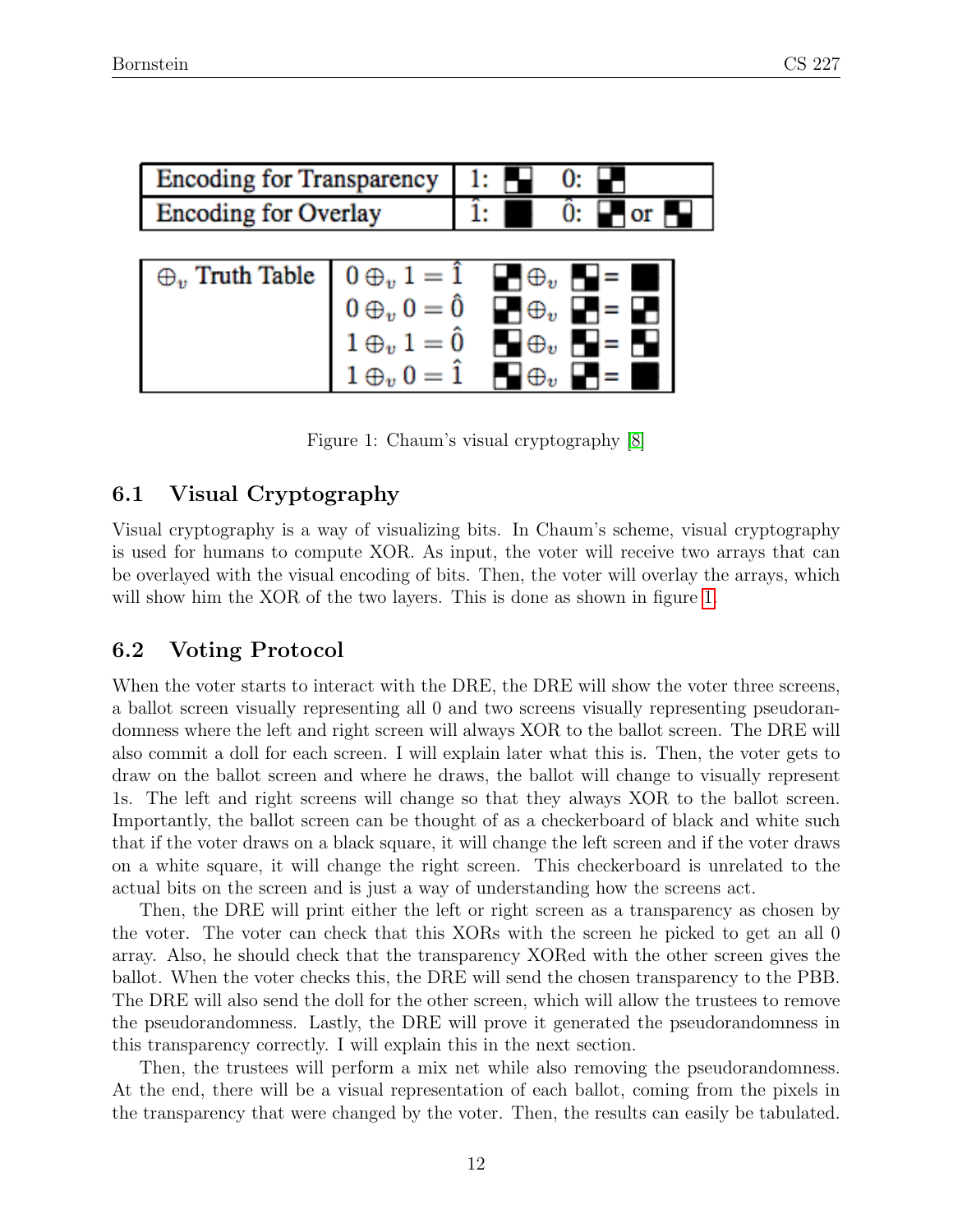#### 6.2.1 Pseudorandomness in the Voting Protocol

Here I will describe how the pseudorandomness is created based on [\[8\]](#page-15-1). As explained in the previous section, half of the pixels on each screen do not change. These are the pseudorandomness the DRE creates. It creates the pseudorandomness separately for each screen. I will explain how it does the pseudorandomness for the left screen, which is the same for right (by replacing l with r). Each DRE has a unique private key  $k_l$ . It creates pseudorandomness for each trustee i given by  $sl_i = h(sign_{k_l}(ID), i)$  where ID is the ID of the voter or ballot, sign is a public signature function, and  $h$  is a hash function. The pseudorandomness it uses is then  $\bigoplus_i h'(sl_i)$  for a new hash function.

The doll is named after the Russian nesting dolls because it has the  $sl_i$  values nested in layers of encryption. This is also known as onion encryption. Specifically, the doll DL has

$$
DL = E_{k_1}(sl_1, E_{k_2}(sl_2, \ldots (E_{k_t}(sl_t))))
$$

where E is a public key encryption scheme and  $k_i$  is the public key for trustee i. This doll allows the trustees to remove the pseudorandomness. Also, they can check that the pseudorandomness was appropriately chosen because the can see if  $sl_i$  was correctly formed. This is done in the mix net, which is described in the next section.

At the end of the interaction, the DRE reveals the  $sign_{k_l}(ID)$  if the voter picks the left screen. Now, the voter can check that the pseudorandomness in his transparency was picked correctly, but the voter needs a computer to do so.

A DRE that is trying to trick the voter must change the pseudorandomness on one screen or else the DRE couldn't do anything without lying about the ballot screen. If it changes one screen's pseudorandomness, it has at least a  $1/2$  chance of being caught.

As in the general scheme, creating the doll is an encryption using randomness that is susceptible to subliminal channels. Another vulnerability is if the DRE hides information by slightly changing the ballot screen, which would change the final ballot slightly [\[8\]](#page-15-1). This can be solved by limiting the possibilities for what drawings can be encoded.

It is important to note that the security of this scheme is ruined if anyone besides the DRE knows  $k_l$  or  $k_r$ .

#### 6.3 Randomized Partial Check Mix Nets

The mix net used in this protocol is different from the previous one because it does not guarantee security, but guarantees it with high probability [\[7\]](#page-15-10). The way it works is that each trustee performs a mix on the ballots, removing the randomness and opening the doll. Once all trustees have mixed the ballots and the final ballots have been seen, the trustees will need to reveal how it mixed half of the ballots and how it removed the pseudorandomness. The way these ballots are chosen is a hash of what had happened previously. So, if not all the trustees collude, no trustee will know which ballots it will have to reveal. This way, they cannot cheat without getting caught with high probability. The ballots are also chosen so that each ballot has some mixer who does not reveal that ballot. If some mixers collude, they could know how someone voted. To fix this, we could have each trustee mix twice in a row and in the second mix only reveal the ballots not revealed in the first mix.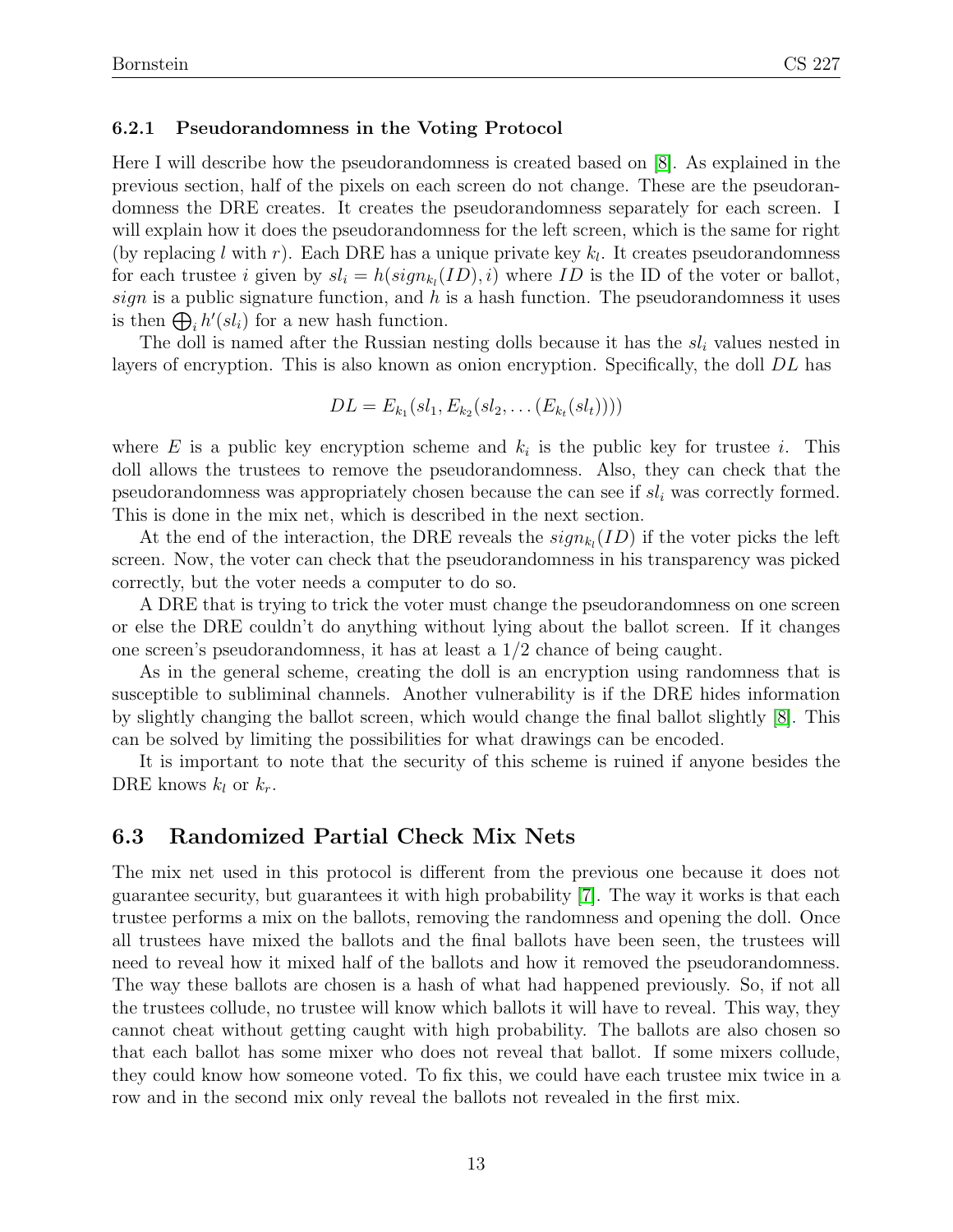### 6.4 Security

As I have already shown, the DRE cannot lie about which candidate a ballot is picking and the mixing is valid. Now, I want to make it clear why a third party cannot coerce voters. First, if we assume that there are a small number of drawings accepted, the short ballot assumption holds and the final ballots will not help the third party know how a voter voted. Second, the transparency that the voter gets has half pseudorandom bits, which are not helpful. The rest of the bits are the drawing XORed with other pseudorandom bits, but the third party cannot get those bits without knowing  $sign_{k_r}(ID)$  if the voter picked the left screen. Thus, a third party cannot know how someone voted.

# 7 Paper Based Voting

Although it is easy to quickly jump to trying to vote by using encryption, there are many ways to improve our current system while sticking with paper-based voting. Not only will these be simpler to understand, the machines need will likely be cheaper, making these protocols better suited to be real election schemes. I will describe the Vote/Anti-Vote/Vote (VAV), seen in [\[13\]](#page-16-0), as I think it is one of the most understandable systems.

In this scheme, voters are given three unmarked ballots, two that say V and one that says A. The V ballots represent real votes. The A ballot is an anti-vote that cancels out a vote ballot of the same form. To fill out the ballots, a voter must have the A ballot exactly match one of the V ballots. From this, it is clear that if the election is run properly that the results will be the same as our current system.

The three ballots are cast together, so a voting machine needs to check if they are a valid trio. Attacking this machine could allow a voter to get three votes. Then, each ballot will get a random ID number, but the voter cannot see what they are. The voter is then allowed to take home a copy of one of the ballots with the ID. At the end of the election, all of the ballots will be posted with their IDs. This may require special design as in the PBB above.

If we do not want to trust a machine to check that the triple of ballots is valid, we can just have the voter show the Vote/Anti-Vote pair to a poll worker before putting it in the bin of ballots. We will need to make sure that both the ballots make it into the bin. If we only allow the voter to get one of these two ballots copied, a voter will clearly not be able to convince anyone how he voted. Further, given the short ballot assumption, a third party will not be able to tell if a V ballot was part of a Vote/Anti-Vote pair, so it will not know if it can change the ballot.

Rivest also suggests that it may be possible to have the IDs on the ballots at the start, but have them be complicated enough that a voter cannot remember them. However, if a voter can remember a small portion of the ID, it may be possible for the voter to tell a third party this small piece and be able to identify the other ballots. Instead, if the IDs were actually bar codes, a human would be unlikely to remember anything about the ID. Then, when they receive their copy, they can scan the barcode.

Because all of the ballots are posted, the results can be easily verified. The only risk is people changing, adding, or deleting the ballots. If we take a list of who voted as in the general approach, no one can add ballots without being caught; however, it will be impossible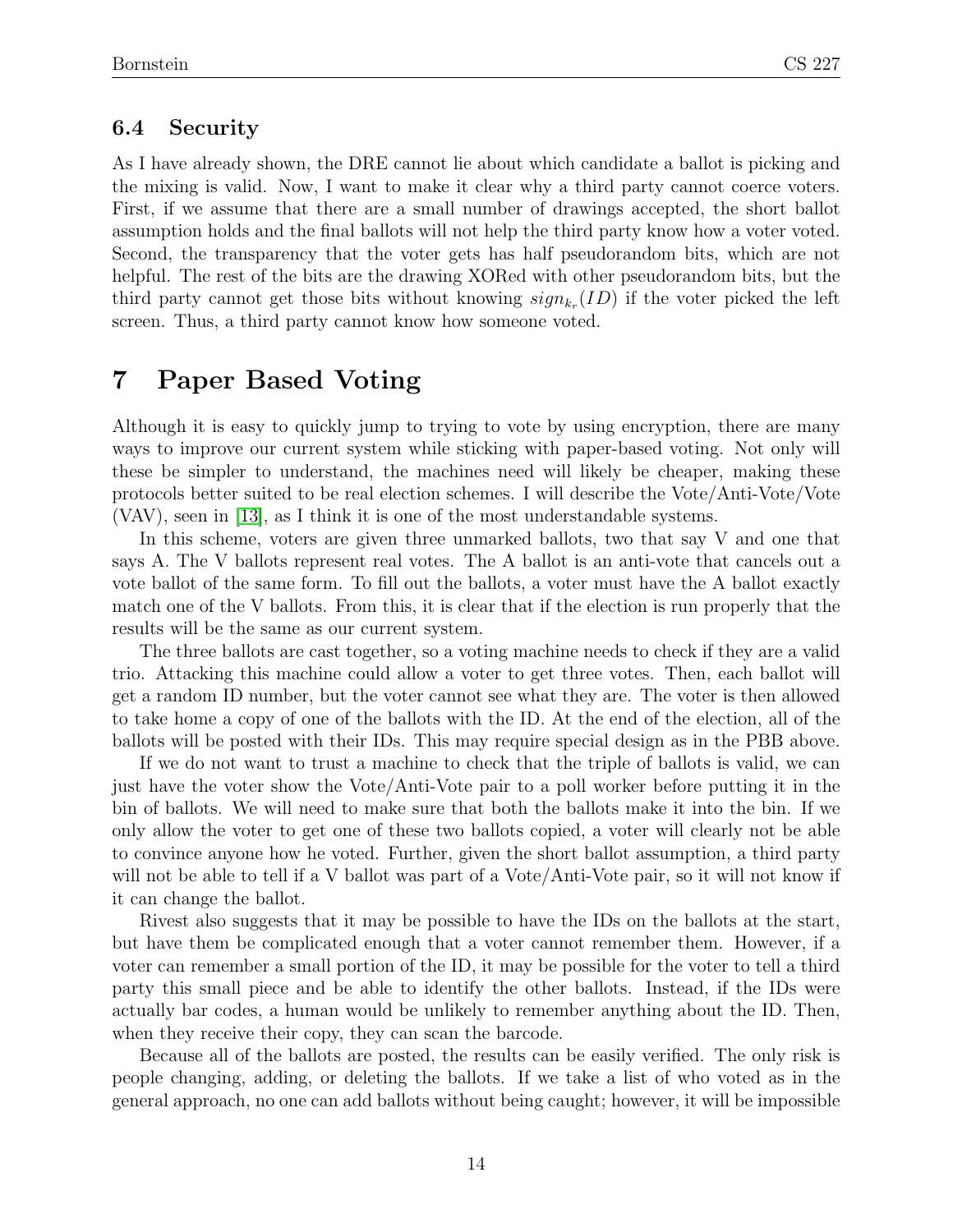to know which were the added ballots, potentially ruining the election. Any one who changes or deletes a ballot has a 1/3 chance of affecting a copied ballot. This can be easily noticed.

A third party cannot coerce any voters because the voters can bring a copy of any ballot. Further, the other ballots are not connected to the copied ballot, so with the short ballot assumption, a third party cannot tell how a voter voted.

This scheme also has the benefit that it can be combined with our current system. Specifically, for people who do not understand the system, they can be given just one V ballot. This will be the same as voting in the current system. Their votes will be indistinguishable from V ballots from a VAV triple, so the security of these ballots comes from no one wanting to get caught changing a copied ballot of the VAV triple.

## 8 Conclusion

In this paper, I explained what security assurances we would like from a country-wide election. I discussed difficulties that our current system and other systems face. Then, I outlined a general approach that cryptographers have used to design cryptographic election protocols. Although this was secure in the ways that we could hope for, it is not useful on its own because this protocol would need more applied details before it could be implemented.

Because of the importance of the implementation I described two protocols, one from Neff and one from Chaum. These both followed the general approach very closely. They both differed in the same way. Namely, in the general approach, I said that the DRE would perform a zero-knowledge proof that the ballot represented the voter's choice. Instead, in both of these protocols, the voter is given a choice of what the ballot will say. With this choice, the DRE convinces the voter that the ballot represents the chosen candidate in a way that the voter cannot convince anyone else. This change from the general approach keeps the important notions of secrecy and verifiability of the ballot. Although the idea behind what these protocols are doing is more complicated than the general approach, they do so to lessen the computation needed to verify the election. It is important that the protocol does not have too high a demand for computation.

In all of these protocols, voters have the opportunity to check if the DRE has lied to them. However, all of the protocols have required a computer to do this check. It may be worthwhile to find protocols that are designed to work with and be checked by the limited human computational ability (as in [\[1\]](#page-14-0)). Further in these protocols, the voter has a very limited task, but he may be easily tricked by a DRE not following the protocol [\[8\]](#page-15-1).

Lastly, I acknowledged that we don't necessarily need to use cryptography to achieve our goals of a verifiable election. Specifically, I showed a paper-based protocol that gives us the same security. As is the usual engineering principle, this paper-based scheme seems to be a better protocol for the United States to adopt because it is far simpler than the others.

## References

<span id="page-14-0"></span>[1] Adida, Ben. Advances in Cryptographic Voting Systems. PhD thesis, MIT Department of EECS, August 2006.<http://assets.adida.net/research/phd-thesis.pdf>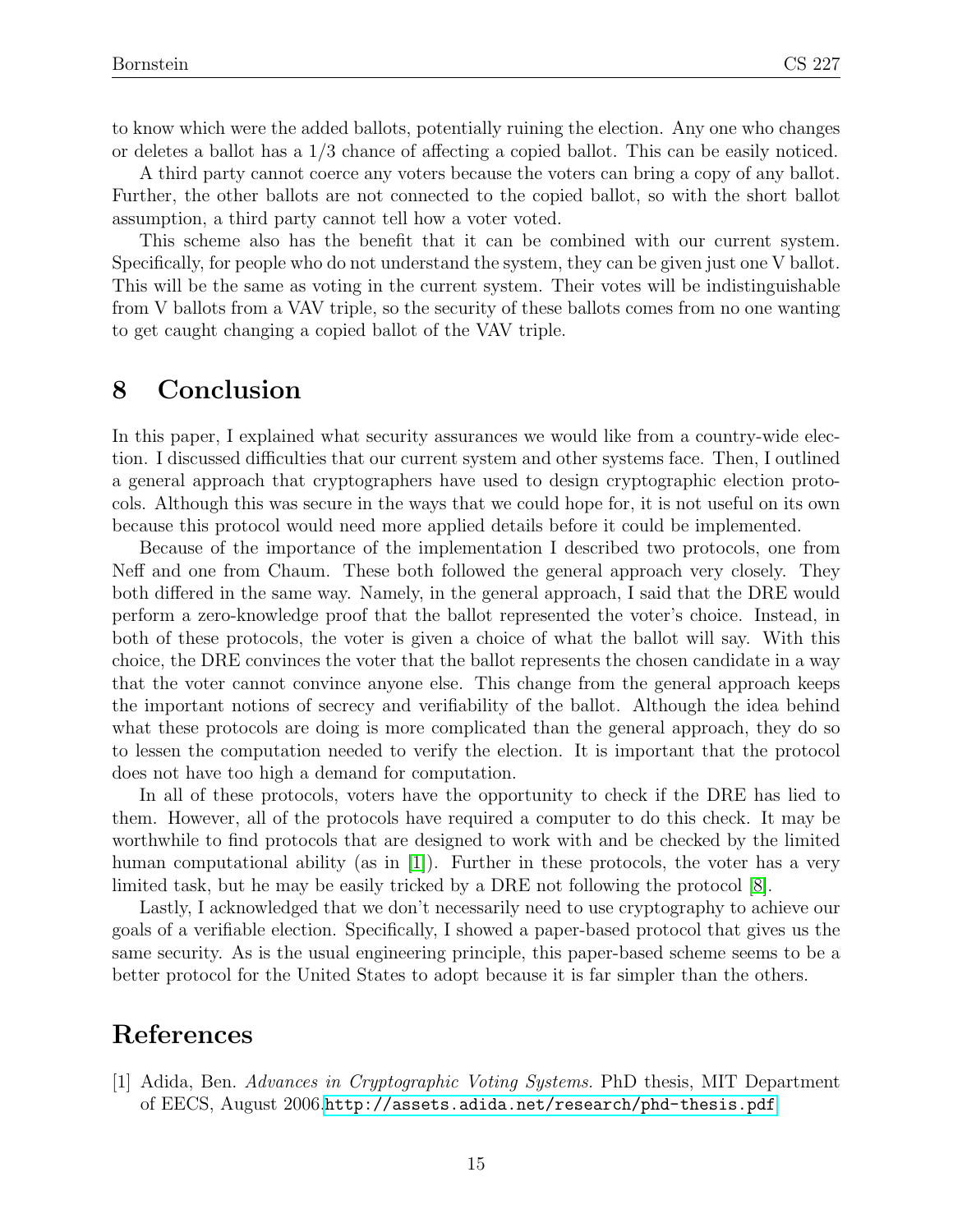- <span id="page-15-6"></span>[2] Adya, Atul; Bolosky, William J.; Castro, Miguel; Cermak, Gerald; Chaiken, Ronnie; Douceur, John R.; Howell, Jon; Lorch, Jacob R.; Theimer, Marvin; and Wattenhofer, Roger P. FARSITE: Federated, Available, and Reliable Storage for an Incompletely Trusted Environment. In 5th Symposium on Operating System Design and Implementation (OSDI), pages 1-14, December 2002.[https://www.usenix.org/legacy/event/](https://www.usenix.org/legacy/event/osdi02/tech/full_papers/adya/adya.pdf) [osdi02/tech/full\\_papers/adya/adya.pdf](https://www.usenix.org/legacy/event/osdi02/tech/full_papers/adya/adya.pdf)
- <span id="page-15-2"></span>[3] Bernhard, David and Warinschi, Bogdan. Cryptographic Voting–A Gentle Introduction <https://eprint.iacr.org/2016/765.pdf>
- <span id="page-15-9"></span>[4] Chaum, David. Secret-ballot receipts: True voterverifiable elections. IEEE Security  $\mathscr B$  Privacy Magazine, 2(1):38-47, Jan.-Feb. 2004. [https://chaum.com/publications/](https://chaum.com/publications/Secret_Ballot_Receipts.pdf) [Secret\\_Ballot\\_Receipts.pdf](https://chaum.com/publications/Secret_Ballot_Receipts.pdf)
- <span id="page-15-3"></span>[5] El Gamal, Taher. A public key cryptosystem and a signature scheme based on discrete logarithms. In: IEEE transactions on information theory, Pages 469- 472, Volume 31, 1985. [http://citeseerx.ist.psu.edu/viewdoc/download?doi=10.1.1.476.](http://citeseerx.ist.psu.edu/viewdoc/download?doi=10.1.1.476.4791&rep=rep1&type=pdf) [4791&rep=rep1&type=pdf](http://citeseerx.ist.psu.edu/viewdoc/download?doi=10.1.1.476.4791&rep=rep1&type=pdf)
- <span id="page-15-8"></span>[6] Fiat, Amos and Shamir, Adi. How To Prove Yourself: Practical Solutions to Identification and Signature Problems. In: Advances in Cryptology - CRYPTO '86, pages 186-194, 1986. [https://www.math.uni-frankfurt.de/~dmst/teaching/](https://www.math.uni-frankfurt.de/~dmst/teaching/SS2012/Vorlesung/Fiat.Shamir.pdf) [SS2012/Vorlesung/Fiat.Shamir.pdf](https://www.math.uni-frankfurt.de/~dmst/teaching/SS2012/Vorlesung/Fiat.Shamir.pdf)
- <span id="page-15-10"></span>[7] Jakobsson, Markus; Juels, Ari; and Rivest, Ronald. Making mix nets robust for electronic voting by randomized partial checking. In 11th USENIX Security Symposium, pages 339?353, August 2002. [https://people.csail.mit.edu/rivest/](https://people.csail.mit.edu/rivest/JakobssonJuelsRivest-MakingMixNetsRobustForElectronicVotingByRandomizedPartialChecking.pdf) [JakobssonJuelsRivest-MakingMixNetsRobustForElectronicVotingByRandomizedPar](https://people.csail.mit.edu/rivest/JakobssonJuelsRivest-MakingMixNetsRobustForElectronicVotingByRandomizedPartialChecking.pdf)tialChecking. [pdf](https://people.csail.mit.edu/rivest/JakobssonJuelsRivest-MakingMixNetsRobustForElectronicVotingByRandomizedPartialChecking.pdf)
- <span id="page-15-1"></span>[8] Karlof, Chris; Sastry, Naveen; and Wagner, David. Cryptographic Voting Protocols: A Systems Perspective In Proceedings 14th USENIX Security Symposium (August 2005). [https://www.usenix.net/legacy/events/sec05/tech/full\\_papers/karlof/](https://www.usenix.net/legacy/events/sec05/tech/full_papers/karlof/karlof.pdf) [karlof.pdf](https://www.usenix.net/legacy/events/sec05/tech/full_papers/karlof/karlof.pdf)
- <span id="page-15-4"></span>[9] Lepinski, Matt; Micali, Silvio; Shelat, Abhi. Fair-zero knowledge. In Proceedings of the 37th ACM Symposium on Theory of Computing, May 2005.[https://dl.acm.org/](https://dl.acm.org/citation.cfm?id=2140023) [citation.cfm?id=2140023](https://dl.acm.org/citation.cfm?id=2140023)
- <span id="page-15-5"></span>[10] Neff, Andrew C. A Verifiable Secret Shuffle and its Application to E-Voting. In 8th ACM Conference on Computer and Communications Security (CCS 2001), pages 116- 125, November 2001. <http://web.cs.elte.hu/~rfid/p116-neff.pdf>
- <span id="page-15-7"></span>[11] Neff, Andrew C. Verifiable Mixing (Shuffling) of ElGamal Pairs [http://courses.](http://courses.csail.mit.edu/6.897/spring04/Neff-2004-04-21-ElGamalShuffles.pdf) [csail.mit.edu/6.897/spring04/Neff-2004-04-21-ElGamalShuffles.pdf](http://courses.csail.mit.edu/6.897/spring04/Neff-2004-04-21-ElGamalShuffles.pdf)
- <span id="page-15-0"></span>[12] Rivest, Ronald L. Electronic Voting. [https://people.csail.mit.edu/rivest/](https://people.csail.mit.edu/rivest/Rivest-ElectronicVoting.pdf) [Rivest-ElectronicVoting.pdf](https://people.csail.mit.edu/rivest/Rivest-ElectronicVoting.pdf)